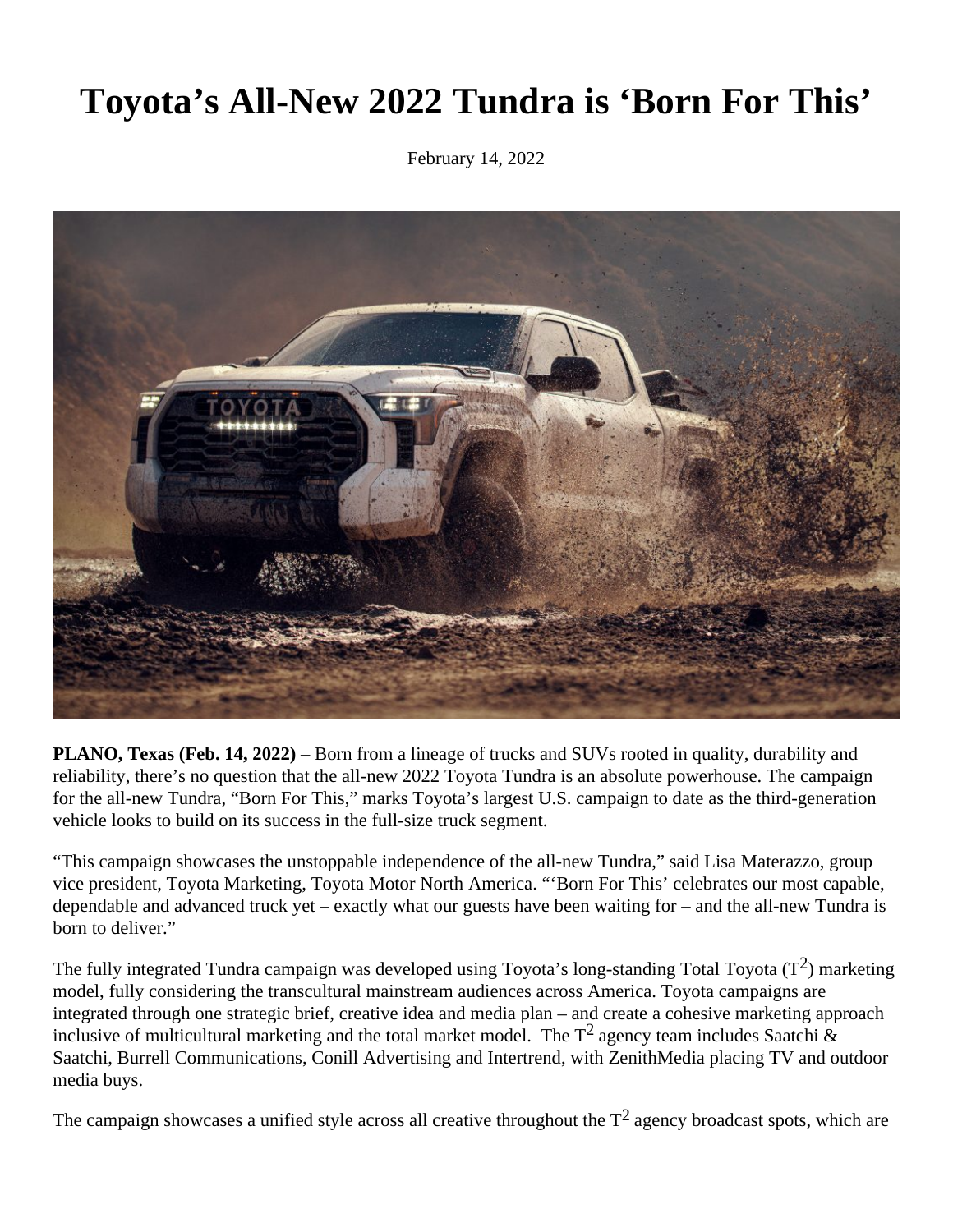highlighted below.

In the spots created by Saatchi & Saatchi and directe this paradou Jacquet Born For The Wild" features friends and families happily escaping to the outdoors for a fun off-road excursion, mountain drive and beach cruise, as they enjoy the power, presence and capability of their all-new Tundra. In "Born For Bringing It," the all-new Tundra gives drivers the confidence and independence they need to chase any adventure. Digital spots include "Signposts," "Mud Bath," "No Hands," "Rattlesnakes," "Songs of the City," "Yurt Feelings" and "Private Planetarium." Additionally, a 30-second version of "The Joneses," which debuted yesterday during th Big Game on NBC, will run throughout the campaign flight. The spot was directed by acclaimed director [Bryan Buckley](https://hungryman.com/directors/bryan-buckley/).

In "Cappuccino," the television spot created by Burrell Communications and direcle at by Alloys a highly stylish group of friends meet for coffee, but one friend pulls up in the all-new Tundra Capstone and out-styles them all. Also part of the campaign is a series of digital spots titled "Kings," "Crosswalk," "Stepping Out," "Taste," "Bling," "Drama" and "Reveal."

The centerpiece of the creative from Conill Advertising, "Born to Lend a Hand," (which debuted yesterday during the Big Game on Telemundo) demonstrates how the all-new Tundra can be depended on in a variety of situations, creating a bond of trust between driver and truck. Two digital commercials, "There" and "Family Business," highlight the all-new Tundra's panoramic moonroof and increased towing capabilities, respectively. The spots were directed **Nicolai Fuglsig** 

Intertrend created two spots directe[d by Paul Santan](http://www.paulsantanadirector.com/)thatdemonstrate how the all-new Tundra symbolizes the driver's free spirit and authentic identity. In "Born for Unswayed Confidence," a couple use the all-new Tundra to express their true selves while not being bound by the notion of "saving face." In "Born for Your True Self," while a mother humbly brags about why her son is so great, the hero demonstrates each characteristic in an unexpected way with the help of the all-new Tundra. Digital spots include "Born for Defiance" and "Born for Convenience."

## Media Placements

The Tundra campaign is a fully integrated campaign extending across linear TV, digital video, digital content, programmatic, paid social, print, experiential, audio, in-cinema and out-of-home. High-profile prime and sports programming includes placements throughout NBC Winter Games coverage and "Big Game" spots that aired on NBC and Telemundo on February 13. Additional placements include BET and BET Awards, Discovery en Español, Discovery Hogar, FIFA CONCACAF World Cup Qualifiers, Mexican soccer and UEFA, EPL, Indian Premier League, NASCAR, NBA, Nat Geo Mundo, Telemundo, Univison and more. Digital/custom content includes partners such as Barstool Sports, Bleacher Report, Discovery, Disney, ESPN, Fandom, Gear Junkie, Hulu, Outside, Peacock, Prende TV, Rock the Bells, TuneIn, Uninterrupted, Vevo, Willow, Wired, Yahoo, YouTube and more. Premium digital audio and podcasts with ESPN, iHeartRadio, Pandora, Reach Media, SXM, Stitcher and more. Partnerships include WWE, NFL Draft, Hypebeast, Bassmaster, MLF and more. Social is across Facebook, Instagram, Latin Up, Pinterest, Reddit, Snapchat, TikTok, Twitter, Twitch, Yelp an a YouTube Masthead Takeover.

The campaign spots are also available for vie[wing](https://www.youtube.com/user/ToyotaUSA) For credits, please clickere.

## About the All-New 2022 Toyota Tundra

The [all-new 2022 Toyota Tund](https://pressroom.toyota.com/vehicle/2022-toyota-tundra/)ras redesigned from the ground up. Designed, engineered and assembled in the U.S., the all-new Tundra is available in a variety of grades including SR, SR5, Limited, Platinum, and 179